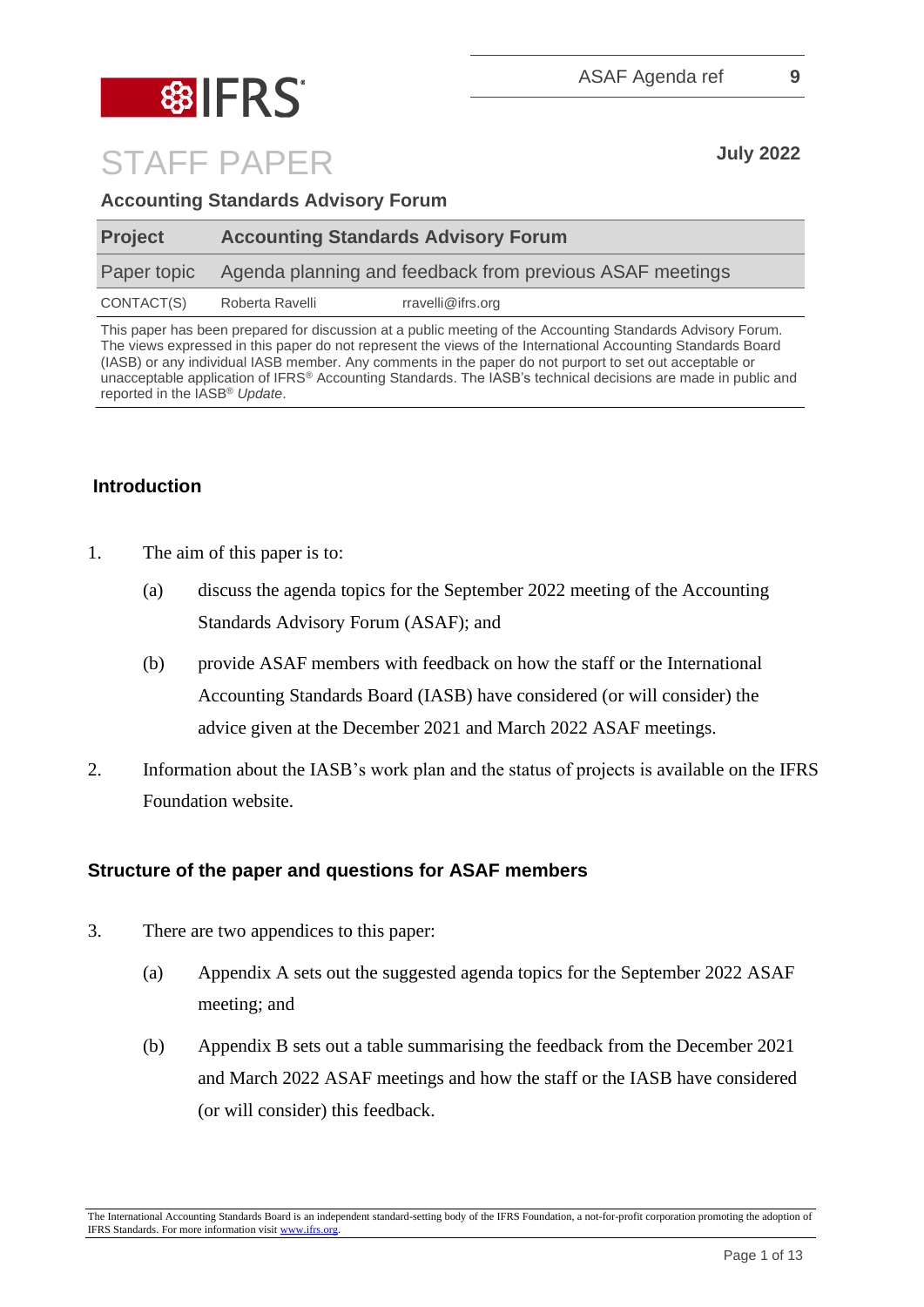### **Questions for ASAF members**

- 1. Do ASAF members have any comments on the proposed agenda topics for the September 2022 ASAF meeting or wish to add items arising from their jurisdiction to the proposed agenda topics (Appendix A)?
- 2. Do ASAF members have any comments on how the feedback from the December 2021 and March 2022 ASAF meetings has been (or will be) used by the staff or the IASB (Appendix B)?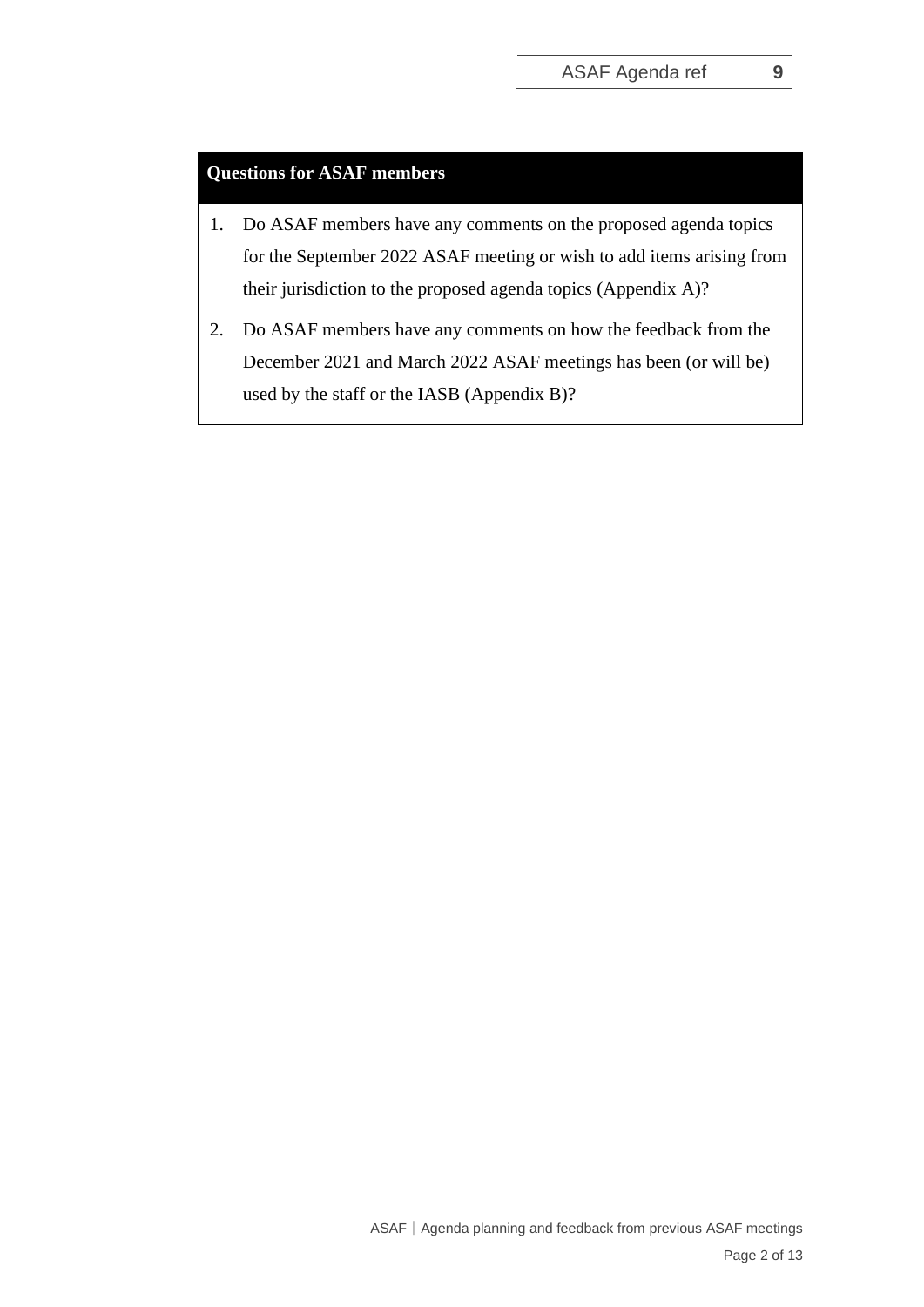# **Appendix A—ASAF agenda topics**

| <b>Agenda topic</b>                                                                            | <b>Purpose of the discussion</b>                                                                                                                                                                                                                            |
|------------------------------------------------------------------------------------------------|-------------------------------------------------------------------------------------------------------------------------------------------------------------------------------------------------------------------------------------------------------------|
| December 2021 ASAF meeting (Actual)                                                            |                                                                                                                                                                                                                                                             |
| Disclosure Initiative-<br><b>Targeted Standards-level</b><br><b>Review of Disclosures</b>      | Discuss feedback on the Exposure Draft Disclosure Requirements in<br>IFRS Standards-A Pilot Approach published in March 2021.                                                                                                                               |
| Disclosure Initiative-<br>Subsidiaries without<br>Public Accountability:<br><b>Disclosures</b> | Seek ASAF members' views on the scope of the draft Standard<br>Subsidiaries without Public Accountability: Disclosures.                                                                                                                                     |
| Intangibles (EFRAG)                                                                            | Discuss ASAF members' preliminary feedback on the Discussion Paper<br>Better Information on Intangibles published by EFRAG in August 2021.                                                                                                                  |
| Strategic / agenda<br>consultations                                                            | Share feedback and decisions, if known, from any recent strategic /<br>agenda consultations in ASAF members' jurisdictions and discuss how it<br>compares to feedback received by the Board on its Third Agenda<br>Consultation.                            |
| Goodwill and Impairment                                                                        | Seek ASAF members' views on staff examples illustrating the<br>information the staff expect an entity to disclose applying the IASB's<br>preliminary views expressed in the Discussion Paper Business<br>Combinations-Disclosures, Goodwill and Impairment. |
| March 2022 ASAF meeting (Actual)                                                               |                                                                                                                                                                                                                                                             |
| Non-current liabilities with<br>covenants                                                      | Discuss feedback on the Exposure Draft Non-current Liabilities with<br>Covenants published in November 2021.                                                                                                                                                |
| Supplier finance<br>arrangements                                                               | Discuss feedback on the Exposure Draft Supplier Finance Arrangements<br>published in November 2021.                                                                                                                                                         |
| <b>Primary Financial</b><br><b>Statements</b>                                                  | Seek ASAF members' advice on (a) the way forward on the project and<br>(b) how to address some questions and concerns on the analysis of<br>operating expenses.                                                                                             |
| Rate-regulated Activities                                                                      | Provide an update on the IASB's discussions on the next steps of the<br>project, seek any advice from ASAF members and discuss whether and<br>how ASAF members would like to provide support during the next steps.                                         |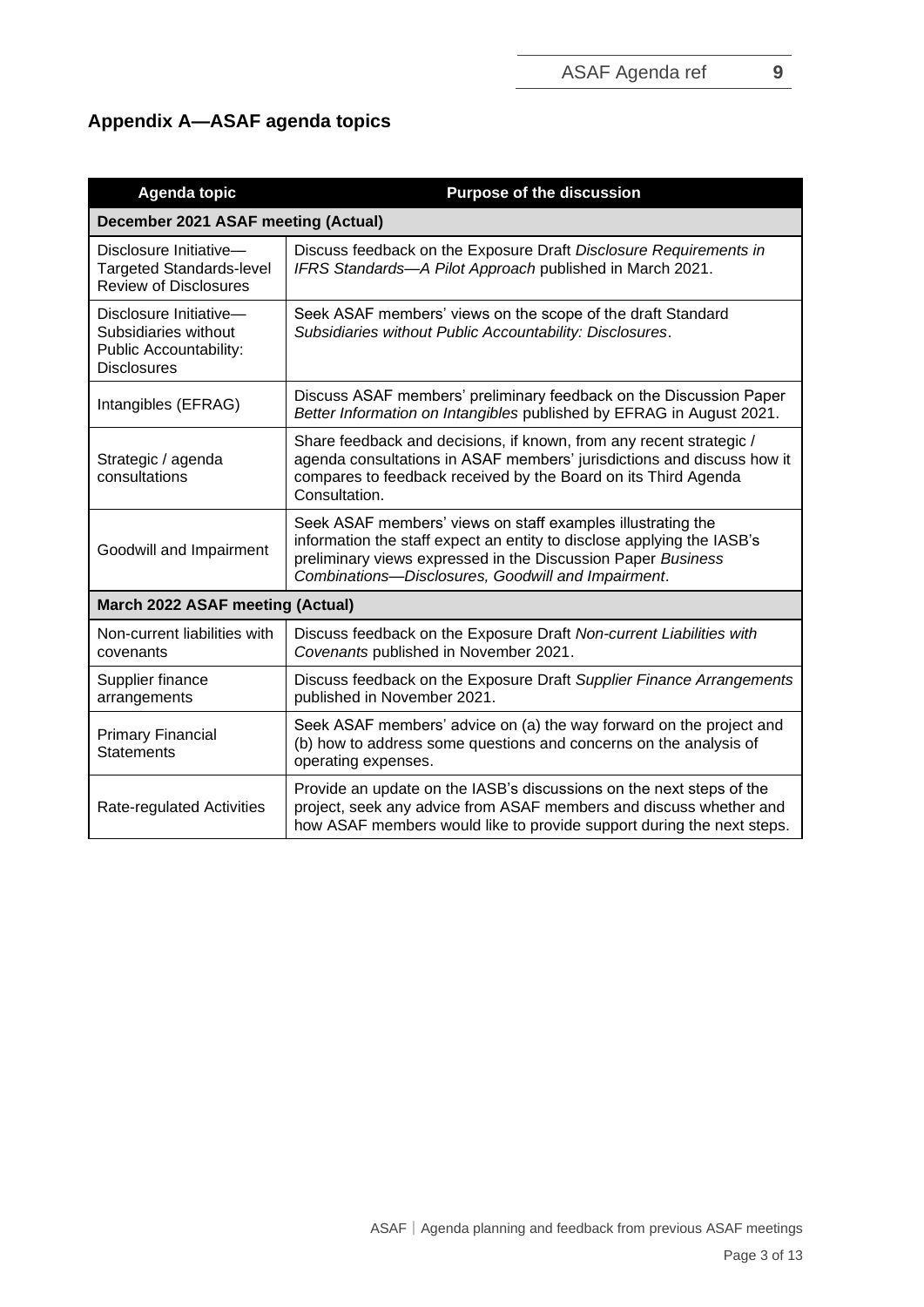| <b>Agenda topic</b>                                                                                   | <b>Purpose of the discussion</b>                                                                                                                                                                                                                                                                                                                                                                                         |
|-------------------------------------------------------------------------------------------------------|--------------------------------------------------------------------------------------------------------------------------------------------------------------------------------------------------------------------------------------------------------------------------------------------------------------------------------------------------------------------------------------------------------------------------|
| <b>July 2022 ASAF meeting (Actual)</b>                                                                |                                                                                                                                                                                                                                                                                                                                                                                                                          |
| <b>Dynamic Risk</b><br>Management                                                                     | Seek ASAF members' views on the IASB's discussions and tentative<br>decisions to respond to the main challenges identified during 2020<br>outreach. Seek ASAF members' input on whether equity should be<br>eligible for designation in the DRM model.                                                                                                                                                                   |
| Disclosure Initiative-<br>Subsidiaries without<br><b>Public Accountability:</b><br><b>Disclosures</b> | Seek ASAF members' views on the interaction between local regulations<br>and the proposed IFRS Accounting Standard Subsidiaries without Public<br>Accountability: Disclosures.                                                                                                                                                                                                                                           |
| Disclosure Initiative-<br><b>Targeted Standards-level</b><br><b>Review of Disclosures</b>             | Seek advice from ASAF members on the next steps for the project.                                                                                                                                                                                                                                                                                                                                                         |
| <b>Financial Instruments with</b><br><b>Characteristics of Equity</b>                                 | Seek ASAF members' views on whether the IASB's tentative decisions<br>on financial instruments with contingent settlement provisions and the<br>effects of laws on the contractual terms would resolve practice issues or<br>would have any unintended consequences.                                                                                                                                                     |
| Goodwill and Impairment                                                                               | Seek ASAF members' advice on possible ways forward for the IASB's<br>preliminary views related to (a) additional disclosure objectives in<br>IFRS 3; and (b) improving disclosures about subsequent performance of<br>business combinations and expected synergies.                                                                                                                                                      |
| Post-implementation<br>Review of IFRS 9-<br>Classification and<br>Measurement                         | Seek ASAF members' views on whether some of the application<br>questions raised in responses to the Request for Information Post-<br>implementation Review of IFRS 9-Classification and Measurement<br>could be suitable for submission to the IFRS Interpretations Committee.<br>Seek input from ASAF members on the topic of ESG-linked features in<br>the light of the IASB's discussions in April 2022 and May 2022. |
| <b>Primary Financial</b><br><b>Statements</b>                                                         | Seek ASAF members' advice on the IASB's discussion on (a) income<br>and expenses of limited recurrence (unusual income and expenses);<br>and (b) analysis of operating expenses by nature in the notes when an<br>entity reports operating expenses by function in the statement of profit or<br>loss. Ask whether ASAF members would like to conduct targeted<br>outreach.                                              |
| Review of the IFRS for<br><b>SMEs Accounting</b><br>Standard                                          | Provide an update about the project and the forthcoming Exposure Draft<br>proposing amendments to the IFRS for SMEs Accounting Standard.                                                                                                                                                                                                                                                                                 |
| September 2022 ASAF meeting (Proposed)                                                                |                                                                                                                                                                                                                                                                                                                                                                                                                          |
| <b>Business Combinations</b><br>under Common Control                                                  | Seek ASAF members' advice on staff's initial views on how to respond<br>to feedback on selecting the measurement method(s) to apply to<br>business combinations under common control.                                                                                                                                                                                                                                    |
| Disclosure Initiative-<br>Subsidiaries without<br>Public Accountability:<br><b>Disclosures</b>        | Seek advice from ASAF members on the next steps for the project.                                                                                                                                                                                                                                                                                                                                                         |
| Post-implementation<br>Review of IFRS 9-<br>Impairment requirements                                   | Seek advice from ASAF members on matters to be considered in the<br>Post-implementation Review of impairment requirements in IFRS 9.                                                                                                                                                                                                                                                                                     |
| Rate-regulated Activities                                                                             | Seek ASAF members' advice on recent IASB's discussions on total<br>allowed compensation and the scope of the Accounting Standard to be<br>issued.                                                                                                                                                                                                                                                                        |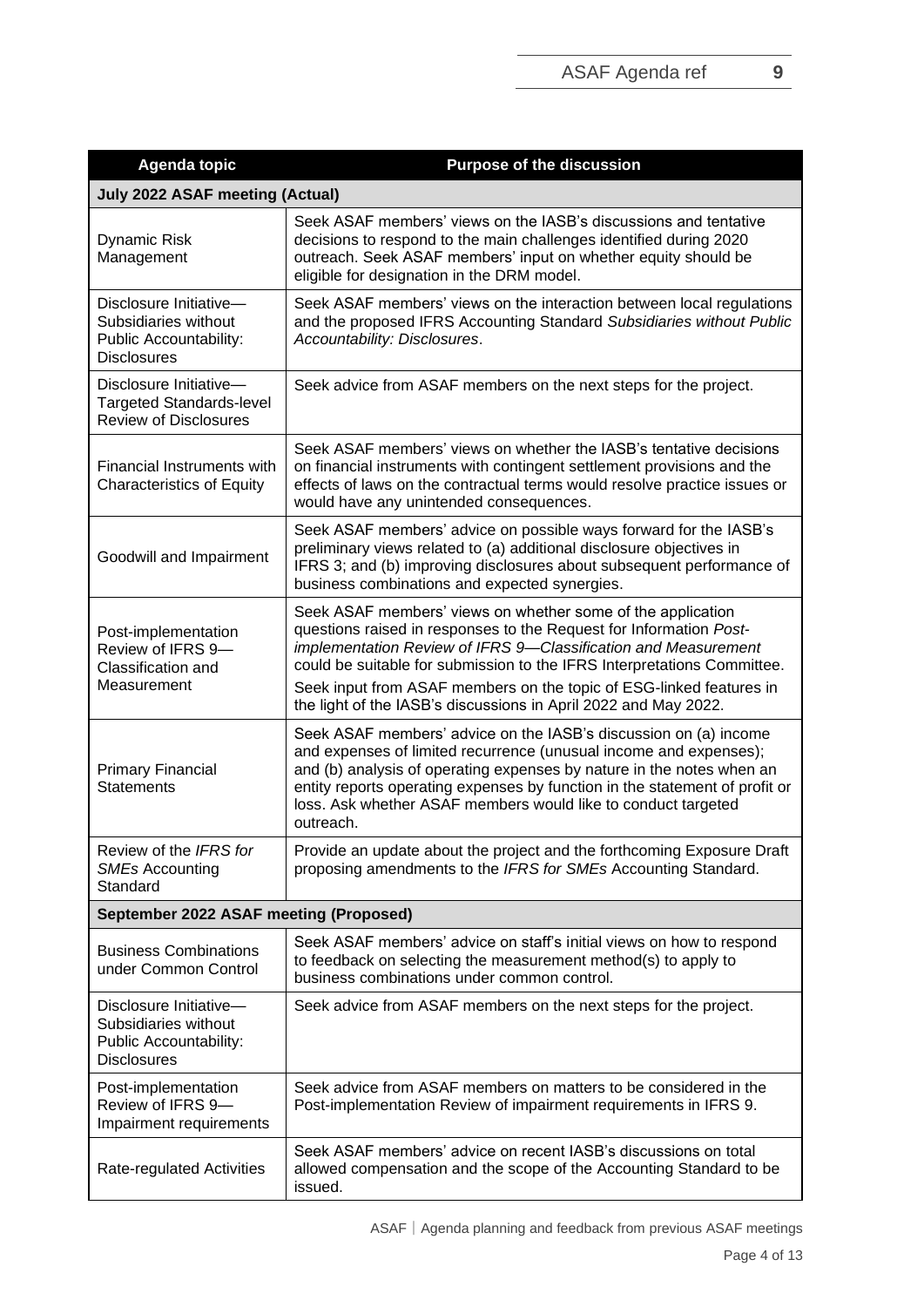# **Appendix B—Feedback from the December 2021 and March 2022 ASAF meetings**

| <b>Topic</b>                                                | <b>Summary of ASAF advice</b>                                                                                                                                                                                                                                                                                                                                                                           | How the advice has<br>been/will be applied                                                                                                                                                                                                   |  |  |  |  |
|-------------------------------------------------------------|---------------------------------------------------------------------------------------------------------------------------------------------------------------------------------------------------------------------------------------------------------------------------------------------------------------------------------------------------------------------------------------------------------|----------------------------------------------------------------------------------------------------------------------------------------------------------------------------------------------------------------------------------------------|--|--|--|--|
| <b>Intangibles and Agenda Consultations (December 2021)</b> |                                                                                                                                                                                                                                                                                                                                                                                                         |                                                                                                                                                                                                                                              |  |  |  |  |
| <b>Consultation.</b>                                        | The objective of these sessions was (a) to obtain ASAF members' preliminary feedback on<br>EFRAG's discussion paper Better Information on Intangibles-Which is the best way to go?,<br>(b) to discuss feedback and decisions from recent consultations on the future agendas of<br>some ASAF members and how it compares to the feedback on the IASB's Third Agenda                                     |                                                                                                                                                                                                                                              |  |  |  |  |
| Intangibles                                                 | ASAF members generally agreed that matters<br>discussed in the EFRAG discussion paper are<br>relevant and valid and said the IASB should undertake<br>a comprehensive review of IAS 38 Intangible Assets,<br>working with the International Sustainability Standards<br>Board (ISSB) to consider any relationship between<br>intangibles and any future sustainability-related<br>disclosure standards. | At its March and April<br>2022 meetings, the IASB<br>discussed which financial<br>reporting issues to add to<br>its work plan for 2022 to<br>2026. The IASB<br>considered the feedback<br>from ASAF members and<br>at its April 2022 meeting |  |  |  |  |
| Financial<br>reporting issues                               | ASAF members shared feedback from their recent<br>agenda (and strategic) consultations. Although views<br>on the priority of potential projects varied, financial<br>reporting issues suggested by both ASAF members'<br>stakeholders and respondents to the IASB's Third<br>Agenda Consultation were similar and included (in<br>alphabetical order):                                                  | (see the agenda paper),<br>the IASB decided: (a) to<br>add to its maintenance<br>project pipeline a project<br>on climate-related risks;<br>(b) that its research<br>project pipeline will                                                   |  |  |  |  |
|                                                             | (a) climate-related risks and sustainability reporting;                                                                                                                                                                                                                                                                                                                                                 | comprise two projects:<br>intangible assets, and the<br>statement of cash flows<br>and related matters; (c)                                                                                                                                  |  |  |  |  |
|                                                             | (b) cryptoassets, cryptoliabilities and digital assets;                                                                                                                                                                                                                                                                                                                                                 |                                                                                                                                                                                                                                              |  |  |  |  |
|                                                             | digital financial reporting;<br>(c)                                                                                                                                                                                                                                                                                                                                                                     | to create a reserve list of                                                                                                                                                                                                                  |  |  |  |  |
|                                                             | (d)<br>going concern;                                                                                                                                                                                                                                                                                                                                                                                   | projects that could be<br>added to the work plan                                                                                                                                                                                             |  |  |  |  |
|                                                             | intangibles,<br>(e)                                                                                                                                                                                                                                                                                                                                                                                     | only if additional capacity                                                                                                                                                                                                                  |  |  |  |  |
|                                                             | (f)<br>operating segments;                                                                                                                                                                                                                                                                                                                                                                              | becomes available. The<br>reserve list comprises                                                                                                                                                                                             |  |  |  |  |
|                                                             | other comprehensive income;<br>(g)                                                                                                                                                                                                                                                                                                                                                                      | two projects: operating                                                                                                                                                                                                                      |  |  |  |  |
|                                                             | (h) separate financial statements;                                                                                                                                                                                                                                                                                                                                                                      | segments and pollutant<br>pricing mechanisms.                                                                                                                                                                                                |  |  |  |  |
|                                                             | statement of cash flows and related transactions;<br>(i)<br>and                                                                                                                                                                                                                                                                                                                                         | The IASB expects to                                                                                                                                                                                                                          |  |  |  |  |
|                                                             | variable and contingent consideration.<br>(i)                                                                                                                                                                                                                                                                                                                                                           | publish the feedback<br>statement on the Third<br>Agenda Consultation in<br><b>July 2022.</b>                                                                                                                                                |  |  |  |  |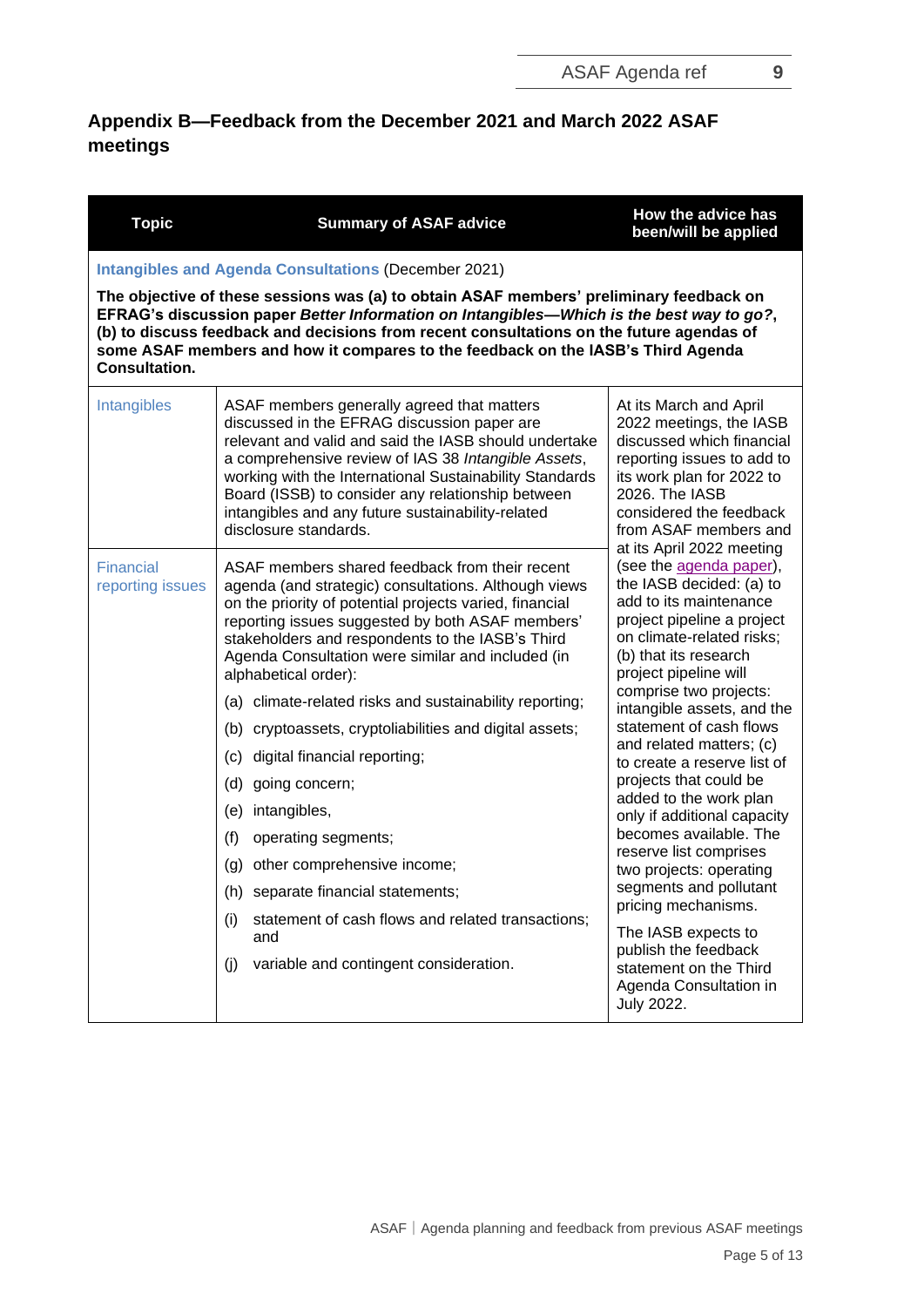| <b>Topic</b>                                          | <b>Summary of ASAF advice</b>                                                                                                                                                                                                                                                                                                                                                                                                                                                                                                                                                                                               | How the advice has<br>been/will be applied                                                                                                                                                                                                                                                                                                                                                                                                                                          |
|-------------------------------------------------------|-----------------------------------------------------------------------------------------------------------------------------------------------------------------------------------------------------------------------------------------------------------------------------------------------------------------------------------------------------------------------------------------------------------------------------------------------------------------------------------------------------------------------------------------------------------------------------------------------------------------------------|-------------------------------------------------------------------------------------------------------------------------------------------------------------------------------------------------------------------------------------------------------------------------------------------------------------------------------------------------------------------------------------------------------------------------------------------------------------------------------------|
| Projects on the<br><b>IASB's current</b><br>work plan | Consistent with the feedback from some respondents<br>to the IASB's Third Agenda Consultation, one ASAF<br>member said the IASB should consider reassessing<br>the priority of some projects on its current work plan.                                                                                                                                                                                                                                                                                                                                                                                                      | At its February 2022<br>meeting, the IASB<br>discussed how to<br>respond to feedback<br>about projects on its<br>current work plan.                                                                                                                                                                                                                                                                                                                                                 |
|                                                       |                                                                                                                                                                                                                                                                                                                                                                                                                                                                                                                                                                                                                             | The IASB decided not to<br>reprioritise projects on its<br>current work plan, but to<br>continue working on<br>those projects (except for<br>a maintenance project<br>Availability of a Refund<br>(Amendments to<br>IFRIC 14 IAS 19-The<br>Limit on a Defined<br><b>Benefit Asset, Minimum</b><br><b>Funding Requirements</b><br>and their Interaction).                                                                                                                            |
| <b>Cross-cutting</b><br>themes                        | ASAF members shared feedback on aspects that may<br>affect available capacity and hence how to balance<br>the need to progress projects on the IASB's current<br>work plan, undertake required post-implementation<br>reviews and address emerging issues in a timely<br>manner, including:<br>(a) consideration of connectivity between IFRS<br>Accounting Standards and IFRS Sustainability<br>Disclosure Standards; and<br>(b) suggestions to partner further with national<br>standard-setters to research some of the financial<br>reporting issues, which could alleviate some of the<br>IASB's capacity constraints. | At its February 2022<br>meeting, the IASB<br>discussed capacity<br>implications of three<br>cross-cutting themes<br>arising from the feedback<br>on its Third Agenda<br>Consultation:<br>(a) connectivity between<br>the work of the IASB<br>and the ISSB;<br>(b) suggestions that the<br>IASB should partner<br>further with national<br>standard-setters and<br>other regional bodies;<br>and<br>(c) the priority of matters<br>identified in post-<br>implementation<br>reviews. |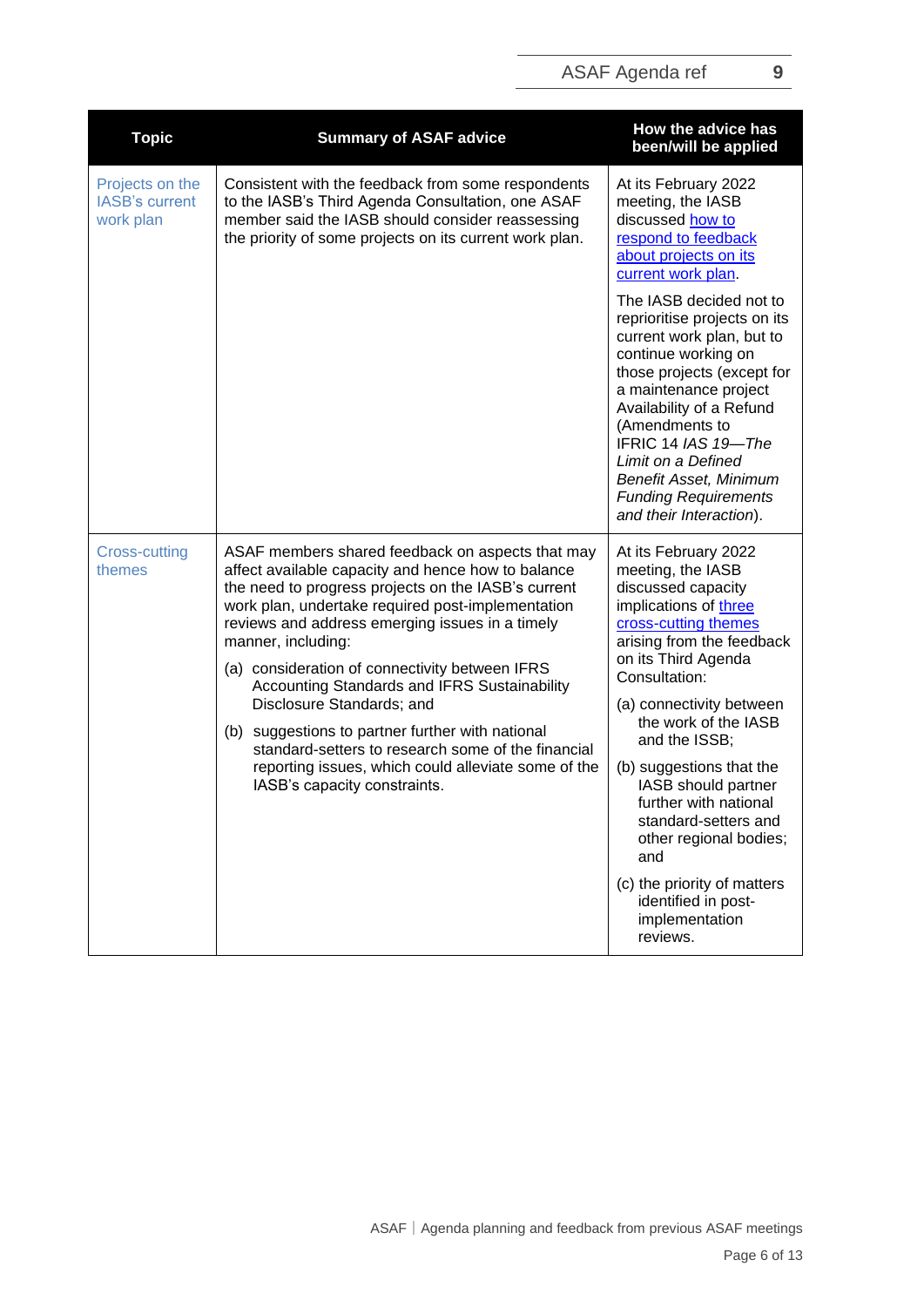| <b>Topic</b>                     | <b>Summary of ASAF advice</b>                                                                                                                                                                                                                                                                                                                                                                    | How the advice has<br>been/will be applied                                                                                                                                                   |  |
|----------------------------------|--------------------------------------------------------------------------------------------------------------------------------------------------------------------------------------------------------------------------------------------------------------------------------------------------------------------------------------------------------------------------------------------------|----------------------------------------------------------------------------------------------------------------------------------------------------------------------------------------------|--|
|                                  | <b>Goodwill and Impairment (December 2021)</b><br>The objective of this session was to obtain feedback from ASAF members on staff examples                                                                                                                                                                                                                                                       |                                                                                                                                                                                              |  |
|                                  | illustrating the information the staff expect an entity to disclose when applying the IASB's<br>preliminary views about adding disclosure requirements to IFRS 3 Business Combinations.                                                                                                                                                                                                          |                                                                                                                                                                                              |  |
| <b>Commercial</b><br>sensitivity | ASAF members reported that:<br>(a) preparers in their jurisdictions overall said some or                                                                                                                                                                                                                                                                                                         | The staff tested<br>examples with<br>stakeholders to                                                                                                                                         |  |
|                                  | all information in the staff examples is, in their<br>view, commercially sensitive; and                                                                                                                                                                                                                                                                                                          | understand better the<br>practical concerns raised                                                                                                                                           |  |
|                                  | (b) users of financial statements consulted expressed<br>mixed views on the usefulness of staff examples:<br>some users said this type of information would<br>also be useful for investments other than business<br>combinations (for example, if an entity starts to<br>operate in a new market), whereas some users<br>were concerned that the information might be<br>unreliable.            | by respondents about<br>some of the disclosures<br>that would be required<br>applying the IASB's<br>preliminary views set out<br>in the Discussion Paper<br><b>Business</b><br>Combinations- |  |
|                                  | ASAF members suggested:                                                                                                                                                                                                                                                                                                                                                                          | Disclosures, Goodwill<br>and Impairment.                                                                                                                                                     |  |
|                                  | (a) to include examples that address concerns about<br>commercial sensitivity by including commercially<br>sensitive information in the underlying fact<br>patterns; and                                                                                                                                                                                                                         | The IASB discussed<br>feedback from testing<br>those examples,<br>including feedback from                                                                                                    |  |
|                                  | (b) to consider statements management makes about<br>a business combination in investor roadshows, to<br>try to bridge the natural tension between feedback<br>from preparers and users.                                                                                                                                                                                                         | ASAF members, at its<br>April 2022 meeting (see<br>Agenda Paper 18A of<br>that meeting).                                                                                                     |  |
| <b>Litigation risk</b>           | Regarding whether any information in the disclosure<br>section would raise significant additional litigation risk<br>if disclosed in financial statements, ASAF members<br>said that 'safe harbours'-which provide entities with<br>protection from litigation by users of forward-looking<br>information published in some documents other than<br>financial statements-exist only in some ASAF | In April 2022 the IASB<br>also discussed possible<br>ways forward for the<br>preliminary views related<br>to disclosures (see<br>Agenda Paper 18B of<br>that meeting).                       |  |
|                                  | members jurisdictions.                                                                                                                                                                                                                                                                                                                                                                           | At this meeting the staff<br>are seeking advice on the                                                                                                                                       |  |
| Other                            | ASAF members suggested that:                                                                                                                                                                                                                                                                                                                                                                     | possible ways forward<br>discussed with the IASB                                                                                                                                             |  |
| comments                         | (a) the IASB should consider that the performance of<br>business combinations could be affected by<br>events outside management's control. Following a                                                                                                                                                                                                                                           | in April 2022. In<br>particular, the staff ask<br>about:                                                                                                                                     |  |
|                                  | principle-based approach without being too<br>specific, the IASB should focus on the key<br>success factors of a business combination, rather<br>than detailed information, because circumstances<br>change and business units evolve.                                                                                                                                                           | requiring disclosures<br>for only a specific<br>population of business<br>combinations; and                                                                                                  |  |
|                                  | (b) in improving the staff examples, it should be<br>considered that not all business combinations are<br>done to obtain material synergies and that it might<br>be difficult to disclose quantitative information<br>about management's objectives if management                                                                                                                                | exempting entities<br>from disclosing<br>particular information<br>in specific<br>circumstances.                                                                                             |  |
|                                  | does not make decisions using quantitative<br>information.                                                                                                                                                                                                                                                                                                                                       | In Q3 2022 the staff plan<br>to ask the IASB to decide<br>on whether to proceed                                                                                                              |  |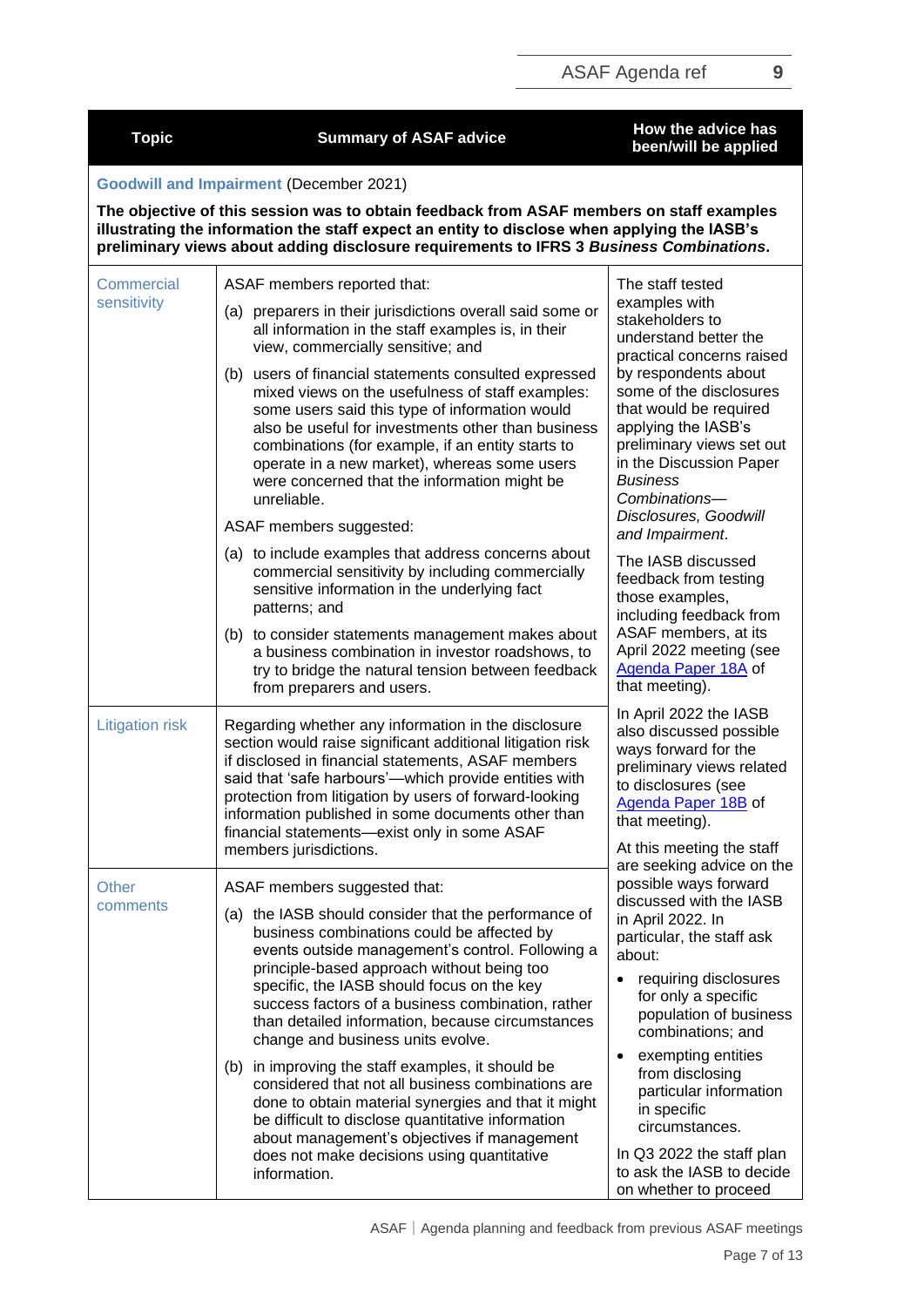| <b>Topic</b> | <b>Summary of ASAF advice</b>                                                                                                                                                                                                                                                                                                                                                                                                                                                                                                                                                                                                                                                                                                                                                                                                                                                                                                                                                                                                                                     | How the advice has<br>been/will be applied                                                                                                                                                                                                                                                                                                                                                                                                                                                                                                                      |
|--------------|-------------------------------------------------------------------------------------------------------------------------------------------------------------------------------------------------------------------------------------------------------------------------------------------------------------------------------------------------------------------------------------------------------------------------------------------------------------------------------------------------------------------------------------------------------------------------------------------------------------------------------------------------------------------------------------------------------------------------------------------------------------------------------------------------------------------------------------------------------------------------------------------------------------------------------------------------------------------------------------------------------------------------------------------------------------------|-----------------------------------------------------------------------------------------------------------------------------------------------------------------------------------------------------------------------------------------------------------------------------------------------------------------------------------------------------------------------------------------------------------------------------------------------------------------------------------------------------------------------------------------------------------------|
|              | (c) the IASB should:                                                                                                                                                                                                                                                                                                                                                                                                                                                                                                                                                                                                                                                                                                                                                                                                                                                                                                                                                                                                                                              | with its preliminary views<br>related to disclosures.                                                                                                                                                                                                                                                                                                                                                                                                                                                                                                           |
|              | (i) consider the need to provide guidance on how<br>to measure and audit any 'non-GAAP'<br>information the IASB would require to<br>disclose, given that information would become<br>part of GAAP; and                                                                                                                                                                                                                                                                                                                                                                                                                                                                                                                                                                                                                                                                                                                                                                                                                                                            |                                                                                                                                                                                                                                                                                                                                                                                                                                                                                                                                                                 |
|              | (ii) communicate with auditors to assess the<br>auditability of the information, considering that<br>auditors might be exposed to additional risk if<br>required to audit information they do not<br>currently audit (for example, information about<br>an entity's market share).                                                                                                                                                                                                                                                                                                                                                                                                                                                                                                                                                                                                                                                                                                                                                                                |                                                                                                                                                                                                                                                                                                                                                                                                                                                                                                                                                                 |
|              | (d) the IASB should consider whether information<br>similar to value creation and sustainability<br>information, as well as forward-looking<br>information, could be disclosed outside the<br>financial statements (for example, in the<br>management commentary).                                                                                                                                                                                                                                                                                                                                                                                                                                                                                                                                                                                                                                                                                                                                                                                                |                                                                                                                                                                                                                                                                                                                                                                                                                                                                                                                                                                 |
| 2021)        | Disclosure Initiative-Subsidiaries without Public Accountability: Disclosures (December                                                                                                                                                                                                                                                                                                                                                                                                                                                                                                                                                                                                                                                                                                                                                                                                                                                                                                                                                                           |                                                                                                                                                                                                                                                                                                                                                                                                                                                                                                                                                                 |
|              | The objective of this session was to seek ASAF members' preliminary views on the scope of<br>the IASB's Exposure Draft Subsidiaries without Public Accountability: Disclosures (draft IFRS<br>Accounting Standard) published in July 2021 and open for comment until 31 January 2022.                                                                                                                                                                                                                                                                                                                                                                                                                                                                                                                                                                                                                                                                                                                                                                             |                                                                                                                                                                                                                                                                                                                                                                                                                                                                                                                                                                 |
| <b>Scope</b> | ASAF members said their stakeholders' views on the<br>proposed scope of the draft IFRS Accounting<br>Standard varied. Some ASAF members' stakeholders<br>agreed with the proposed scope of the draft IFRS<br>Accounting Standard. Other ASAF members'<br>stakeholders suggested the IASB extend the scope of<br>the draft IFRS Accounting Standard to all entities<br>without public accountability.<br>One ASAF member said the scope of the draft IFRS<br>Accounting Standard should be extended to include<br>associates and joint ventures.<br>One ASAF member said the IASB should not define<br>the scope of the draft IFRS Accounting Standard;<br>instead, local regulators or authorities in each<br>jurisdiction should decide which entities would be<br>eligible to apply it to enable an entity to apply the draft<br>IFRS Accounting Standard as the entity's secondary<br>GAAP, regardless of whether the entity has public<br>accountability.<br>One ASAF member supported the scope of the draft<br>IFRS Accounting Standard, however the member | At its May 2022 meeting,<br>the IASB discussed the<br>scope of the draft IFRS<br><b>Accounting Standard and</b><br>tentatively decided to: (a)<br>confirm the scope as<br>proposed in the draft<br>Standard; and (b) review<br>that scope after the draft<br>Standard has been<br>finalised, possibly during<br>the post-implementation<br>review.<br>The IASB also tentatively<br>decided to provide<br>guidance to improve<br>understandability of the<br>description of 'public<br>accountability'.<br>The IASB will continue<br>this discussion at its June |
|              | disagreed with the draft IFRS Accounting Standard<br>being optional and suggested that the IASB allow local<br>regulators or authorities in each jurisdiction to decide<br>whether to permit or require application of the draft<br><b>IFRS Accounting Standard.</b>                                                                                                                                                                                                                                                                                                                                                                                                                                                                                                                                                                                                                                                                                                                                                                                              | 2022 meeting.                                                                                                                                                                                                                                                                                                                                                                                                                                                                                                                                                   |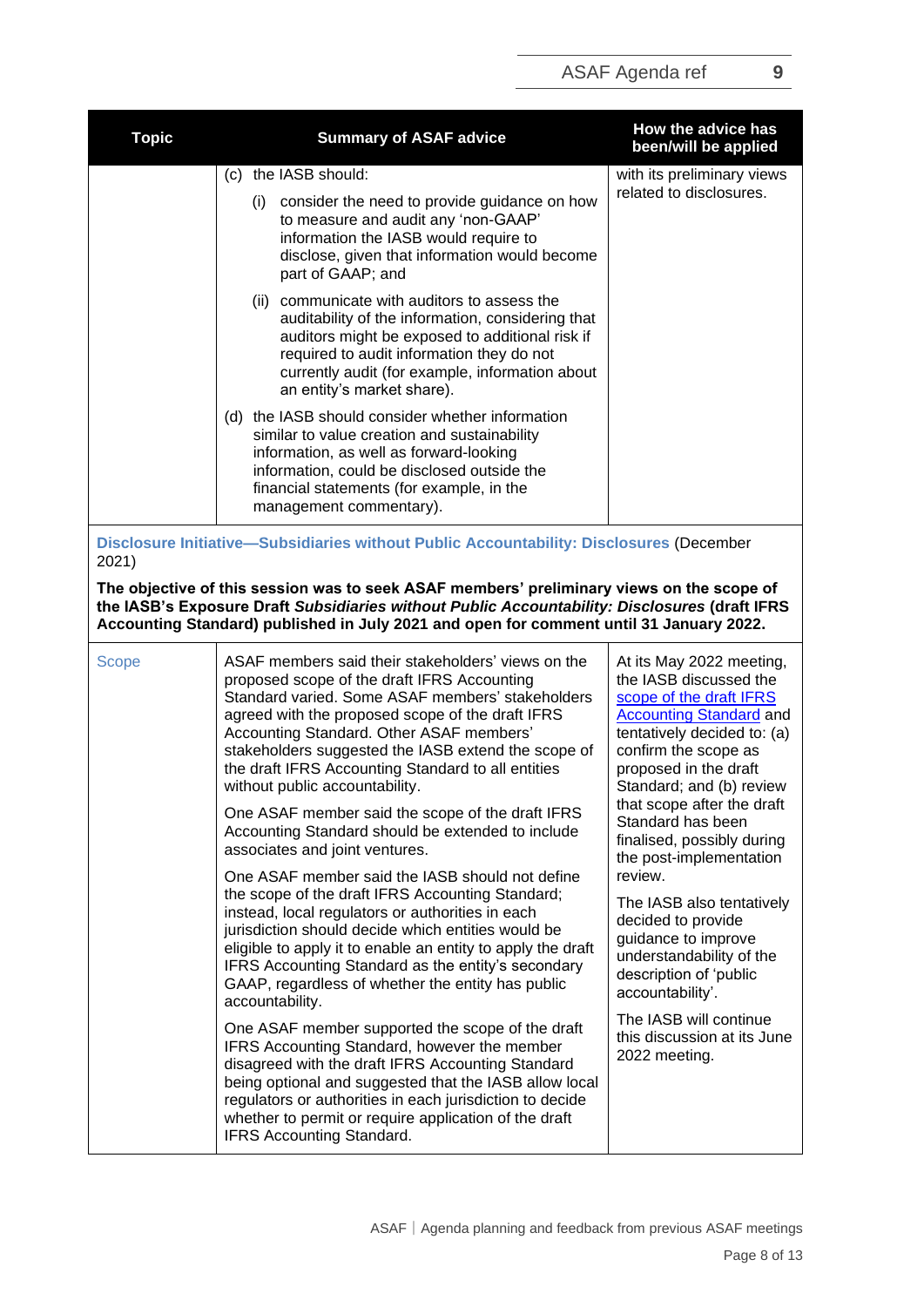| <b>Topic</b>                                                                                                                                                                                                                                           | <b>Summary of ASAF advice</b>                                                                                                                                                                                                              | How the advice has<br>been/will be applied                                                                                                                                                                |  |  |
|--------------------------------------------------------------------------------------------------------------------------------------------------------------------------------------------------------------------------------------------------------|--------------------------------------------------------------------------------------------------------------------------------------------------------------------------------------------------------------------------------------------|-----------------------------------------------------------------------------------------------------------------------------------------------------------------------------------------------------------|--|--|
| <b>Cost-benefit</b><br>assessment                                                                                                                                                                                                                      | ASAF members commented on the costs and benefits<br>of applying the draft IFRS Accounting Standard.<br>Comments included:                                                                                                                  | At its April 2022 meeting,<br>the IASB considered<br><b>ASAF</b> members'                                                                                                                                 |  |  |
|                                                                                                                                                                                                                                                        | (a) the proposed scope of the Standard would lead to<br>cost savings and reduce group-reporting costs,<br>especially for parent companies with international<br>subsidiaries;                                                              | preliminary views and<br>additional feedback in<br>members' comment<br>letters in discussing the                                                                                                          |  |  |
|                                                                                                                                                                                                                                                        | (b) in balancing cost savings for preparers with user<br>information needs, there will be the need to<br>consider the potentially varied user information<br>needs of wholly-owned subsidiaries and non-<br>wholly-owned subsidiaries; and | feedback summary on<br>the Exposure Draft.<br>In September 2022, staff<br>plan to seek ASAF<br>members' advice on the<br>next steps for the project.                                                      |  |  |
|                                                                                                                                                                                                                                                        | (c) cost savings of the draft IFRS Accounting<br>Standard may be limited because some parent<br>entities would still require subsidiaries to provide<br>all IFRS disclosures or use a group-reporting<br>template.                         |                                                                                                                                                                                                           |  |  |
|                                                                                                                                                                                                                                                        | Disclosure Initiative-Targeted Standards-level Review of Disclosures (December 2021)                                                                                                                                                       |                                                                                                                                                                                                           |  |  |
| The purpose of this session was to hear initial feedback from ASAF members on the Exposure<br>Draft Disclosure Requirements in IFRS Standards-A Pilot Approach (Exposure Draft)<br>published in March 2021 and open for comment until 12 January 2022. |                                                                                                                                                                                                                                            |                                                                                                                                                                                                           |  |  |
| Initial feedback<br>on the<br><b>Exposure Draft</b>                                                                                                                                                                                                    | ASAF members shared initial feedback from their<br>stakeholders on the proposals in the Exposure Draft<br>related to:                                                                                                                      | At its May 2022 meeting,<br>the IASB considered<br>initial feedback from the                                                                                                                              |  |  |
|                                                                                                                                                                                                                                                        | (a) the Guidance for the Board;                                                                                                                                                                                                            | ASAF meeting and the<br>feedback provided in                                                                                                                                                              |  |  |
|                                                                                                                                                                                                                                                        | (b) new disclosure requirements for IFRS 13 Fair<br>Value Measurement, and                                                                                                                                                                 | comment letter from<br>ASAF members, as part                                                                                                                                                              |  |  |
|                                                                                                                                                                                                                                                        | (c) new disclosure requirements for IAS 19 Employee<br>Benefits.                                                                                                                                                                           | of the discussion of the<br>comment letter feedback<br>summary on the<br><b>Exposure Draft</b><br>At this meeting, the staff<br>are seeking ASAF<br>members' advice on the<br>next steps for the project. |  |  |
|                                                                                                                                                                                                                                                        | The initial feedback provided by ASAF members is<br>summarised in paragraphs 83-92 of the December<br>2021 meeting summary note.                                                                                                           |                                                                                                                                                                                                           |  |  |

ASAF | Agenda planning and feedback from previous ASAF meetings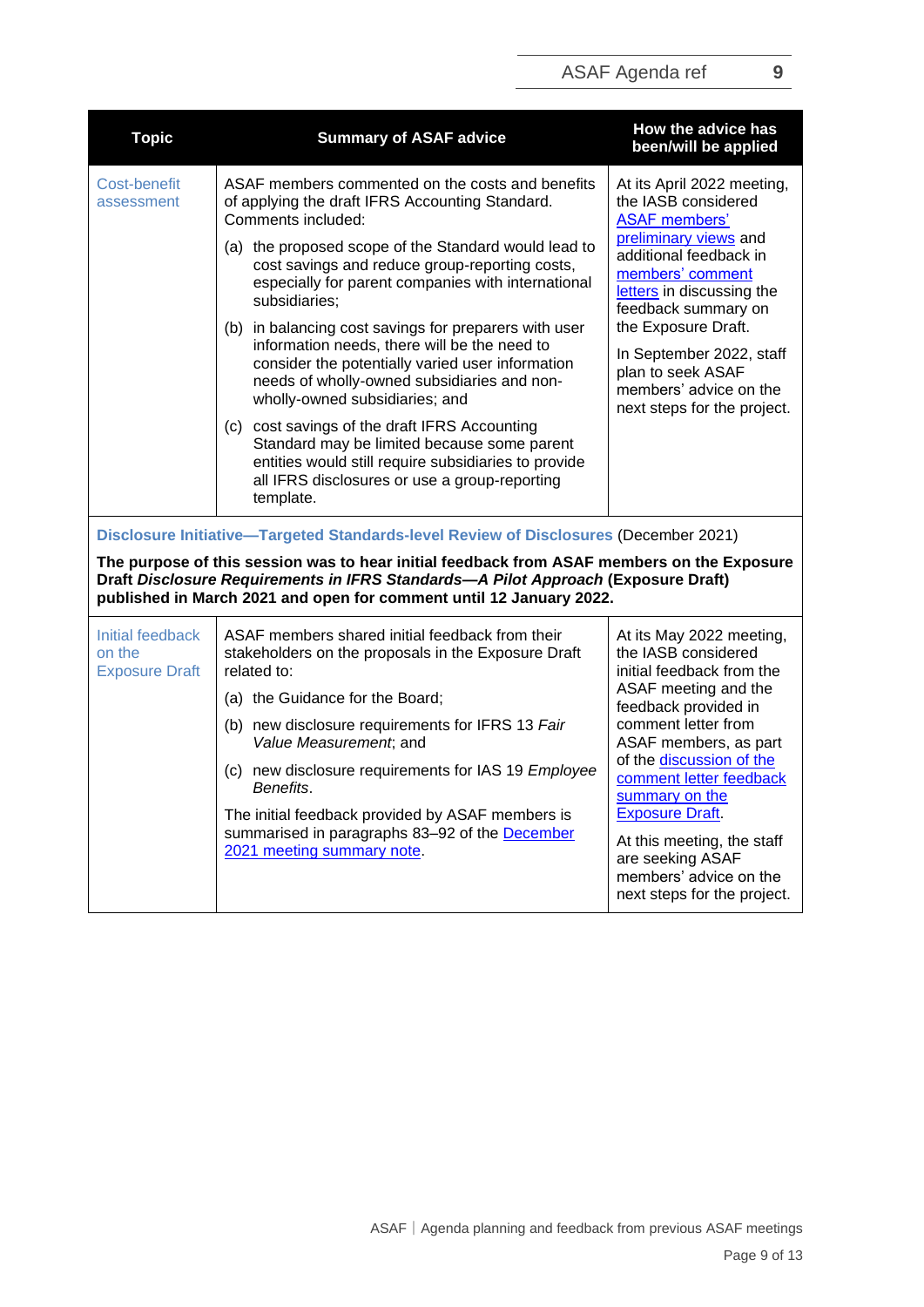| <b>Topic</b>                                | <b>Summary of ASAF advice</b>                                                                                                                                                                                                                                                                                                                       | How the advice has<br>been/will be applied                                                                                                                                                    |  |
|---------------------------------------------|-----------------------------------------------------------------------------------------------------------------------------------------------------------------------------------------------------------------------------------------------------------------------------------------------------------------------------------------------------|-----------------------------------------------------------------------------------------------------------------------------------------------------------------------------------------------|--|
|                                             | Non-current liabilities with covenants (March 2022)                                                                                                                                                                                                                                                                                                 |                                                                                                                                                                                               |  |
| <b>Financial Statements.</b>                | The purpose of this session was to seek ASAF members' views on the Exposure Draft Non-<br>current Liabilities with Covenants, which proposed amendments to IAS 1 Presentation of                                                                                                                                                                    |                                                                                                                                                                                               |  |
| Feedback on<br>the Exposure<br><b>Draft</b> | ASAF members welcomed the IASB's decision to<br>propose amendments to IAS 1 in response to<br>stakeholders' concerns about the outcomes of<br>applying the amendments to IAS 1, Classification of<br>Liabilities as Current or Non-current, issued in 2020.                                                                                         | The staff will consider<br><b>ASAF</b> members'<br>comments together with<br>the feedback on the<br><b>Exposure Draft and</b><br>present a summary to the<br>IASB (expected in June<br>2022). |  |
|                                             | ASAF members suggested the IASB consider<br>improving or clarifying some aspects of the proposals<br>and generally disagreed with the proposal to require<br>separate presentation of non-current liabilities with<br>covenants in the statement of financial position for the<br>reasons set out in the alternative view to the Exposure<br>Draft. |                                                                                                                                                                                               |  |
|                                             | Detailed feedback provided by ASAF members is<br>summarised in paragraphs 16-26 of the March 2022<br>meeting summary note.                                                                                                                                                                                                                          |                                                                                                                                                                                               |  |
|                                             | <b>Supplier finance arrangements (March 2022)</b>                                                                                                                                                                                                                                                                                                   |                                                                                                                                                                                               |  |
| liabilities and cash flows.                 | The objective of this session was to seek feedback from ASAF members on whether the<br>proposed disclosures in the Exposure Draft Supplier Finance Arrangements would enable<br>investors to assess the effects that supplier finance arrangements have on an entity's                                                                              |                                                                                                                                                                                               |  |
| Feedback on<br>the Exposure<br><b>Draft</b> | ASAF members generally support the project because<br>of the transparency it will provide about an entity's<br>supplier finance arrangements.                                                                                                                                                                                                       | The staff will consider<br>ASAF members'<br>comments together with                                                                                                                            |  |
|                                             | ASAF members suggested the IASB consider refining<br>some aspects of the proposals.                                                                                                                                                                                                                                                                 | other feedback on the<br><b>Exposure Draft and</b><br>present a summary to the                                                                                                                |  |
|                                             | Detailed feedback provided by ASAF members is<br>summarised in paragraphs 69-78 of the March 2022<br>meeting summary note.                                                                                                                                                                                                                          | IASB (expected in July<br>2022).                                                                                                                                                              |  |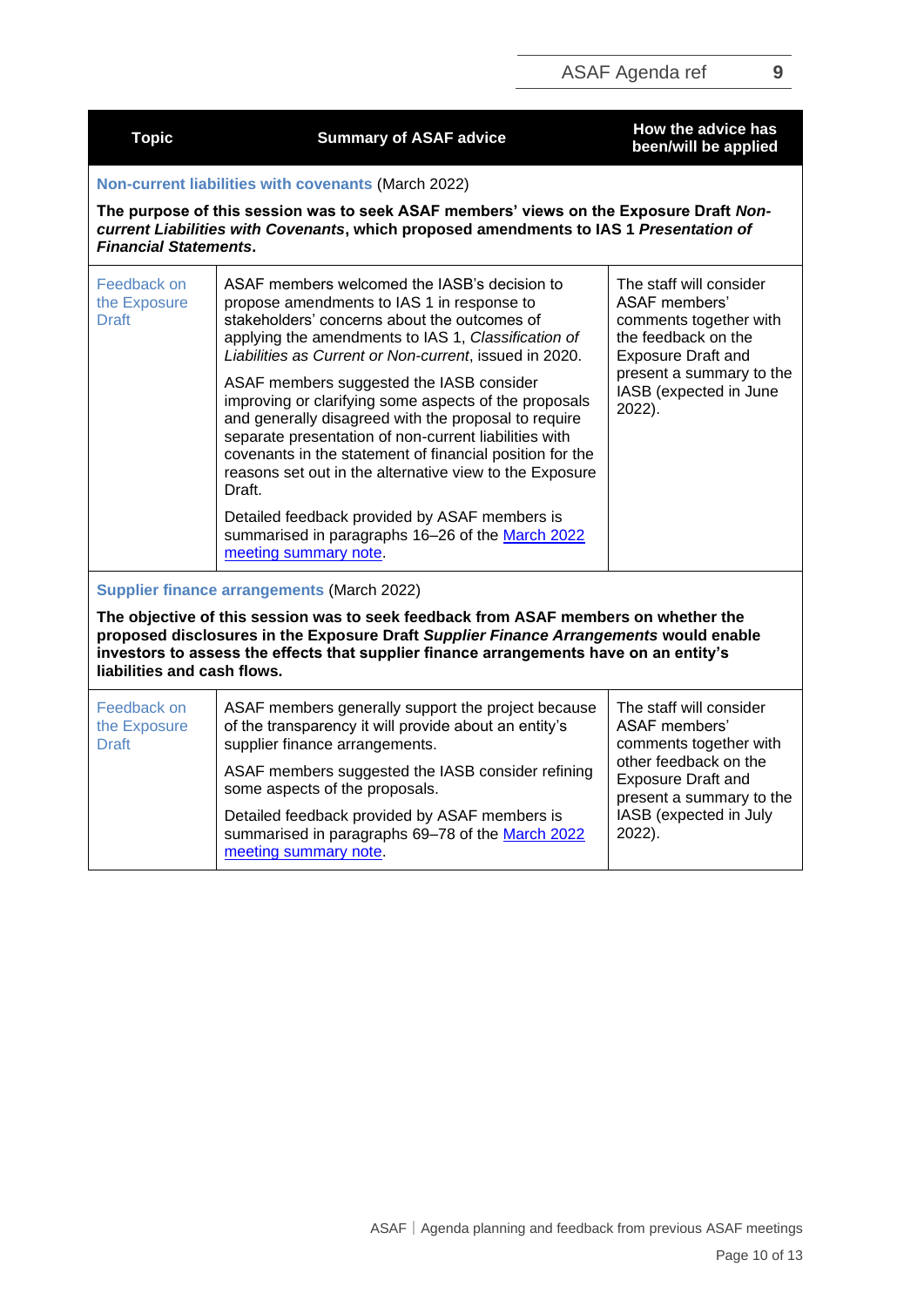| <b>Topic</b>                          | <b>Summary of ASAF advice</b>                                                                                                                                                                                                                                                                                                                                                                                                                                                                                                                                                                                                           | How the advice has<br>been/will be applied                                                                                                                                                                                                                                                                                                                                                                                                                                                             |  |  |
|---------------------------------------|-----------------------------------------------------------------------------------------------------------------------------------------------------------------------------------------------------------------------------------------------------------------------------------------------------------------------------------------------------------------------------------------------------------------------------------------------------------------------------------------------------------------------------------------------------------------------------------------------------------------------------------------|--------------------------------------------------------------------------------------------------------------------------------------------------------------------------------------------------------------------------------------------------------------------------------------------------------------------------------------------------------------------------------------------------------------------------------------------------------------------------------------------------------|--|--|
|                                       | <b>Primary Financial Statements (March 2022)</b><br>The purpose of this session was (a) to seek general advice from ASAF members on the way<br>forward on the project and (b) to seek advice from ASAF members on the proposals requiring<br>entities that report operating expenses by function in the statement of profit or loss to<br>disclose totals of expenses by nature in the notes.                                                                                                                                                                                                                                           |                                                                                                                                                                                                                                                                                                                                                                                                                                                                                                        |  |  |
| Project<br>direction                  | ASAF members suggested (a) to prioritise<br>redeliberations on the proposals for entities with<br>specified main business activities and the definition of<br>unusual income and expenses and (b) to perform<br>targeted outreach on the proposals that have been<br>redeliberated, including the proposals related to<br>disclosure of operating expenses by nature.                                                                                                                                                                                                                                                                   | At its May 2022 meeting,<br>the IASB discussed<br>aspects of the definition<br>and disclosure of 'income<br>and expenses of limited<br>recurrence (unusual<br>income and expenses)'.<br>A summary of the IASB<br>tentative decisions is<br>included in the May 2022<br>May 2022 IASB Update.<br>At this meeting the staff<br>will discuss offers from<br>ASAF members' to<br>perform targeted<br>outreach.                                                                                             |  |  |
| <b>Categories and</b><br>subtotals    | One ASAF member suggested the IASB provide<br>illustrative examples highlighting the relationship<br>between the proposed approach to classifying income<br>and expenses in the financing category of the<br>statement of profit or loss and classification of cash<br>flows in the statement of cash flows.<br>One ASAF member suggested the IASB consider<br>requiring entities applying IAS 29 Financial Reporting<br>in Hyperinflationary Economies to present foreign<br>exchange differences and gain or loss on net<br>monetary position in a separate category.                                                                 | The IASB will consider<br>ASAF members'<br>comments when<br>redeliberating the project<br>proposals at future<br>meetings.                                                                                                                                                                                                                                                                                                                                                                             |  |  |
| Management<br>performance<br>measures | ASAF members' views on whether management<br>performance measures should be presented in the<br>statement of profit or loss or disclosed in the notes<br>varied. One ASAF member said that determining<br>which management performance measures as defined<br>by the IASB would be included in the financial<br>statements would be important to the proposals'<br>acceptance.<br>Some ASAF members suggested the IASB explore<br>further the cost and auditability of the information<br>resulting from the requirement to disclose the income<br>tax effect and the effect on non-controlling interests for<br>each reconciling item. | At its May 2022 meeting,<br>the IASB tentatively<br>decided: (a) to confirm<br>the requirement to<br>disclose the income tax<br>effect and the effect on<br>non-controlling interests<br>of each item disclosed in<br>the reconciliation<br>between a management<br>performance measure<br>and the most directly<br>comparable subtotal or<br>total specified by IFRS<br><b>Accounting Standards;</b><br>and (b) to revise the<br>requirement specifying<br>how to calculate the<br>income tax effect. |  |  |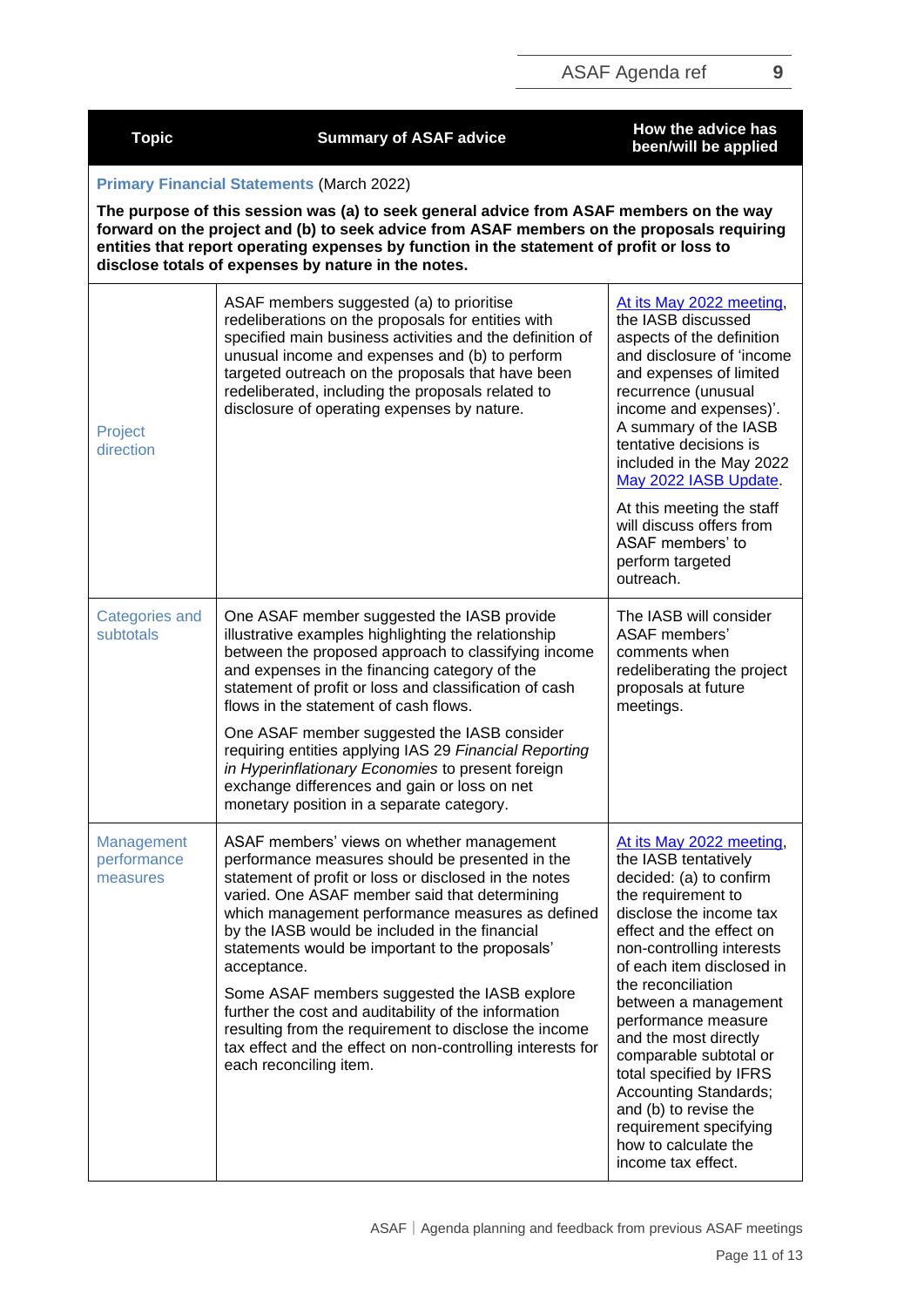| <b>Topic</b>                                  |                                                                                                            |                                                     | <b>Summary of ASAF advice</b>                                                                                                                                                                                                                                                      | How the advice has<br>been/will be applied                                                                                     |
|-----------------------------------------------|------------------------------------------------------------------------------------------------------------|-----------------------------------------------------|------------------------------------------------------------------------------------------------------------------------------------------------------------------------------------------------------------------------------------------------------------------------------------|--------------------------------------------------------------------------------------------------------------------------------|
| Disclosure of<br>operating                    | ASAF members generally agreed that the IASB should<br>explore a partial matrix approach.                   |                                                     |                                                                                                                                                                                                                                                                                    | At its April 2022 meeting,<br>the IASB discussed (a)<br>the comment letter<br>feedback suggesting a<br>partial matrix approach |
| expenses by<br>nature in the<br>notes         | ASAF members' comments on the costs and benefits<br>of the two versions of a partial matrix included that: |                                                     |                                                                                                                                                                                                                                                                                    |                                                                                                                                |
|                                               | (a) Partial Matrix 1 (the IASB specifies the expenses<br>by nature to be disaggregated by function):       | and what a partial matrix<br>disclosure requirement |                                                                                                                                                                                                                                                                                    |                                                                                                                                |
|                                               |                                                                                                            | (i)                                                 | is the closest to the requirements in IAS 1;                                                                                                                                                                                                                                       | might comprise; (b) the<br>costs and benefits                                                                                  |
|                                               |                                                                                                            | (ii)                                                | is likely to be less costly because the<br>information is more likely to be available;                                                                                                                                                                                             | associated with such an<br>approach based on                                                                                   |
|                                               |                                                                                                            | (iii)                                               | is the more feasible approach;                                                                                                                                                                                                                                                     | feedback from limited<br>outreach with the IASB's                                                                              |
|                                               |                                                                                                            |                                                     | (iv) has a higher likelihood of providing useful<br>information on non-cash items for users' cash<br>flows projections; and                                                                                                                                                        | consultative bodies<br>(including ASAF) and<br>preparers and users; and                                                        |
|                                               |                                                                                                            | (v)                                                 | might be the preferred approach for users as<br>it would provide breakdowns of depreciation,<br>amortisation and employee benefits.                                                                                                                                                | (c) the scope of future<br>papers related to this<br>topic.                                                                    |
|                                               |                                                                                                            |                                                     | (b) Partial Matrix 2 (the IASB specifies the functions<br>to be disaggregated by nature):                                                                                                                                                                                          | The IASB did not make<br>any decisions and will<br>continue to redeliberate                                                    |
|                                               |                                                                                                            | (i)                                                 | would not provide any cost relief for<br>preparers compared to the proposals in the<br>Exposure Draft; and                                                                                                                                                                         | the project proposals at<br>future meetings.                                                                                   |
|                                               |                                                                                                            | (ii)                                                | might be more useful for users, in particular,<br>for risk and margin analysis.                                                                                                                                                                                                    |                                                                                                                                |
| <b>Rate-regulated Activities (March 2022)</b> |                                                                                                            |                                                     |                                                                                                                                                                                                                                                                                    |                                                                                                                                |
| project.                                      |                                                                                                            |                                                     | The purpose of this session was to seek ASAF members' views and suggestions on (a) the<br>IASB's plan for redeliberations of the Exposure Draft Regulatory Assets and Regulatory<br>Liabilities; and (b) how the IASB might approach future redeliberations about the scope of the |                                                                                                                                |
| Plan for<br>redeliberations                   |                                                                                                            |                                                     | ASAF members generally agreed with the IASB's<br>approach to prioritise its redeliberations on the<br>proposals relating to scope and to total allowed<br>compensation because:                                                                                                    | At its December 2021<br>meeting, the IASB<br>agreed on a plan for<br>redeliberating the                                        |
|                                               |                                                                                                            |                                                     | (a) clarifying the scope of the Accounting Standard to<br>be issued would help addressing some concerns                                                                                                                                                                            | proposals in the<br><b>Exposure Draft.</b>                                                                                     |

raised by respondents to the Exposure Draft; (b) some stakeholders expressed concerns about the proposed treatment of returns on assets not yet available for use; and (c) in some jurisdictions there is a disconnect

between the regulatory capital base and an entity's property, plant and equipment.